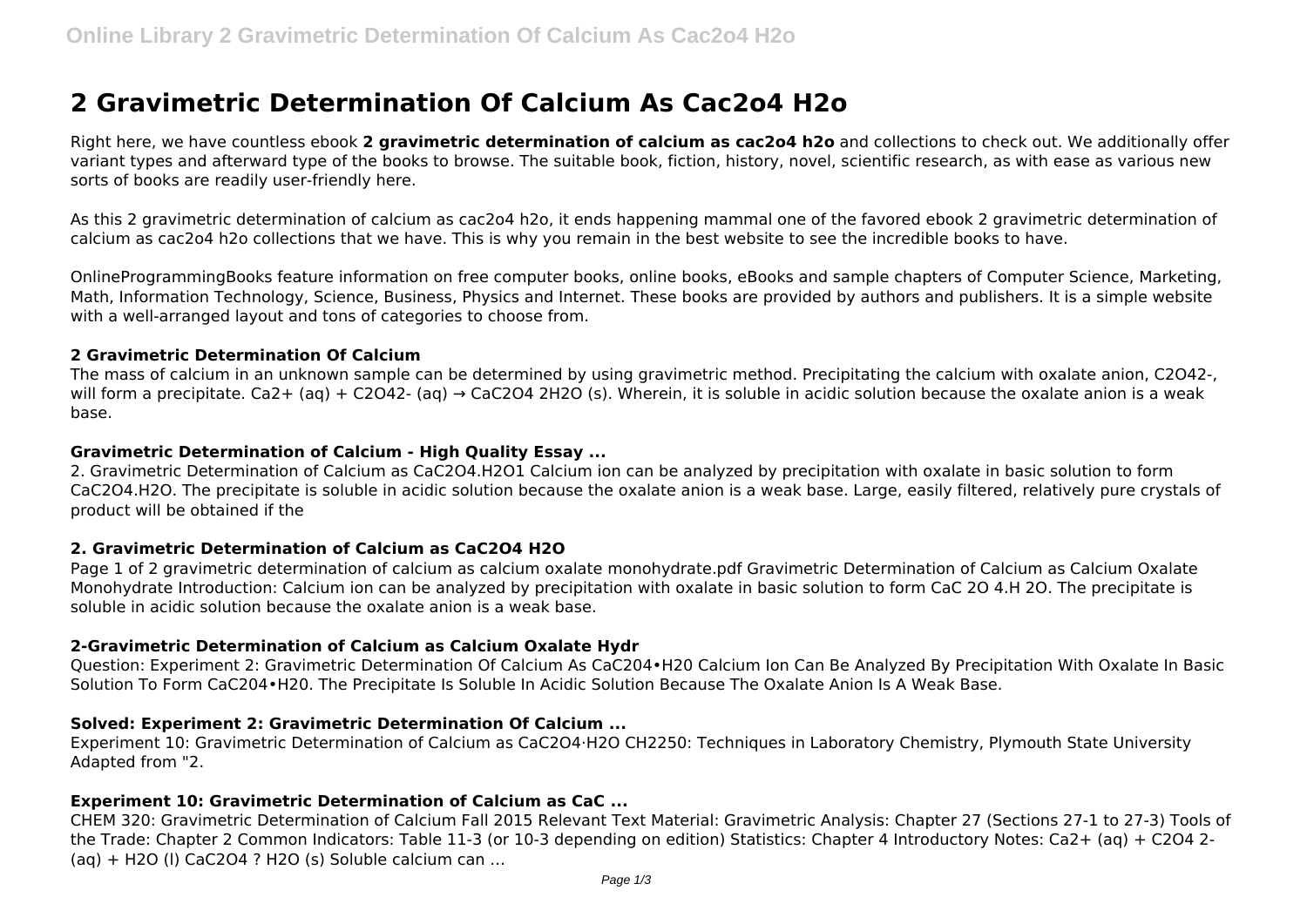## **Gravimetric Determination of Calcium Report | USA Research ...**

See the answer. gravimetric determination of calcium. Ca2+ + C2O42- + H2O ----> CaC2O4 · H2O. i am asked to find the mass of CaO in original sample. so during the experiment, these are the data i collected. mass of original sample (unknown)= .5242g. mass of crucible after cleaning and  $drvina = 32.1532a$ , mass of crucible with unknown after filtration and drying=  $32.872a$ .

## **Solved: Gravimetric Determination Of Calcium. Ca2+ + C2O42 ...**

How was the problem solved? Ammonium oxalate solution 1 L 40 g of 25 mL of 12 M HCl Unknown Solution 1 L 15-18 g of 38 mL of 12 M HCl Three medium-porosity, sintered-glass funnels were dried for 1 h at 105° C. They were then cooled in a desiccator for 30 min and weighed on an

# **Gravimetric Determination of Calcium as CaC2O4 \* H2O by ...**

In our lab, the percent calcium of a calcium carbonate sample was studied. Calcium is a good substance to perform gravimetric analysis on because many of its compounds have a relatively low solubility and thus can form precipitates easily. For instance, the K sp of CaSO 4 is just  $1.2 \times 10^{-6}$ , and the K sp of calcium carbonate is  $2.3 \times 10-9$ .

#### **Pre-Lab 1 - The Gravimetric Determination of Calcium Pre ...**

CaC 2 O 4  $\rightarrow$  CaO (s) + CO (g) + CO 2(g) The pure precipitate is cooled, then measured by weighing, and the difference in weights before and after reveals the mass of analyte lost, in this case calcium oxide. That number can then be used to calculate the amount, or the percent concentration, of it in the original mix.

#### **Gravimetric analysis - Wikipedia**

Abstract The objective of this lab was to determine the percent composition of CaCO 3 in an impure sample of CaCO 3.This was done through gravimetric analysis and homogeneous precipitation. The impure calcium sample was sample number 112842 and the average CaCO 3 percent composition was 78.3229% with a standard deviation of ± 0.6219%. This experiment is very important because it ...

# **Gravimetric Determination of Calcium Lab Report - Google ...**

Laboratory Experiment 2. Gravimetric Determination of Calcium as CaC2O4×H2O. Calcium ion can be analyzed by precipitation with oxalate in basic solution to form CaC2O4×H2O. The precipitate is soluble in acidic solution because the oxalate anion is a weak base.

# **Laboratory Experiment 2 - Buffalo State College**

The Gravimetric Determination of Calcium Abstract The purpose of this experiment was to determine the calcium content of an impure sample of calcium carbonate by converting the calcium to solid calcium oxalate monohydrate This experiment helps teach us the theory behind gravimetric determination as well as how to use a homogeneous precipitation to crystallize a sample Heating plates analytical balances and a vacuum filtration system were used throughout this lab The heating plates were used ...

# **UIUC CHEM 205 - The Gravimetric Determination of Calcium ...**

Unformatted text preview: The Gravimetric Determination of Calcium Abstract In this lab gravimetric analysis was used to determine the percentage of calcium carbonate in an unknown impure substance of calcium oxide Homogeneous precipitation was used along with weighing by difference vacuum filtration and le chatliers principle were all used to determine the final percentage in three different trials The final average percent of calcium oxide turned out to be 43 32 Introduction There are a ...